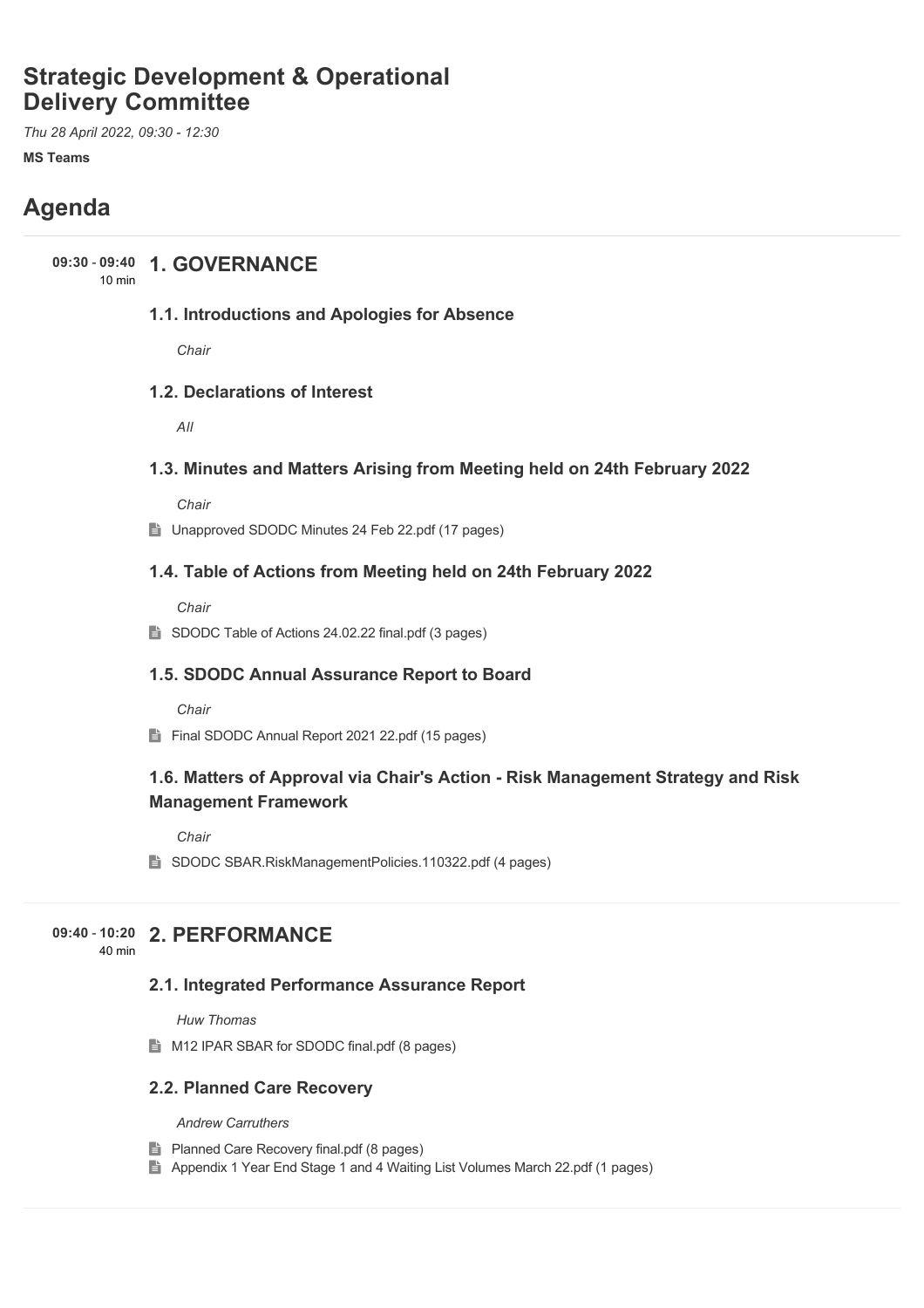### **3.1. IMTP for the Period 2022/23 - 2024/25**

*Lee Davies*

IMTP April 2022 final.pdf (4 pages)

### **3.2. A Healthier Mid and West Wales Programme Business Case (PBC)**

*Lee Davies*

SDODC PBC update 280422 final.pdf (5 pages)

#### **3.2.1. Cross Hands OBC**

*Lee Davies / Rhian Dawson*

SDODC Presentation April 2022 final.pdf (17 pages)

### **3.3. Deep Dive into Planning Objectives 4L & 4N**

*Professor Philip Kloer*

SDODC 4.L and 4.N 280422.pdf (12 pages)

### **3.4. Transforming Access to Medicines (TrAMs) Introduction and Update**

*Jenny Pugh-Jones, Peter Elliott (NWSSP) Project Manager / Tom Sherman (NWSSP) Project Manager*

■ TRAMS SW Update - SDODC Apr-22 Final.pdf (7 pages)

### **3.5. PLANNING IN PARTNERSHIP**

#### **3.5.1. PSBs Wellbeing Assessments (WBFGA)**

#### *Jo McCarthy*

- **Population Assessment Exec Summary April 2022 SBAR Final.pdf (4 pages)**
- Appendix 1 Carmarthenshire Local Wellbeing Assessment final.pdf (298 pages)
- Appendix 2 Ceredigion Local Wellbeing Assessment final.pdf (339 pages)
- Appendix 3 Final Pembrokeshire Well-being Assessment 28-03-22.pdf (213 pages)

#### **3.5.2. Pentre Awel (Llanelli Wellness Centre) Report**

*Lee Davies /Sharon Burford*

April 2022 SDODC - Pentre Awel final.pdf (11 pages)

#### **3.6. Discretionary Capital Programme 2022/23 and Capital Governance Update Report**

#### *Paul Williams / Andrew Hopkins*

- DCP Governance Update Final.pdf (12 pages)
- Appendix 1 Health Boards Regional Pathology Paper vJan 22 Final.pdf (6 pages)
- Appendix 2 PPH DSU SDODC 280422 v0.1.pdf (13 pages)

### **3.7. National CHC Framework 2021**

*Jill Paterson*

■ National CHC Framework SBAR Final updated 25.04.22.pdf (8 pages)

#### **4. SUB COMMITTEE UPDATE REPORTS 12:00** - **12:10** 10 min